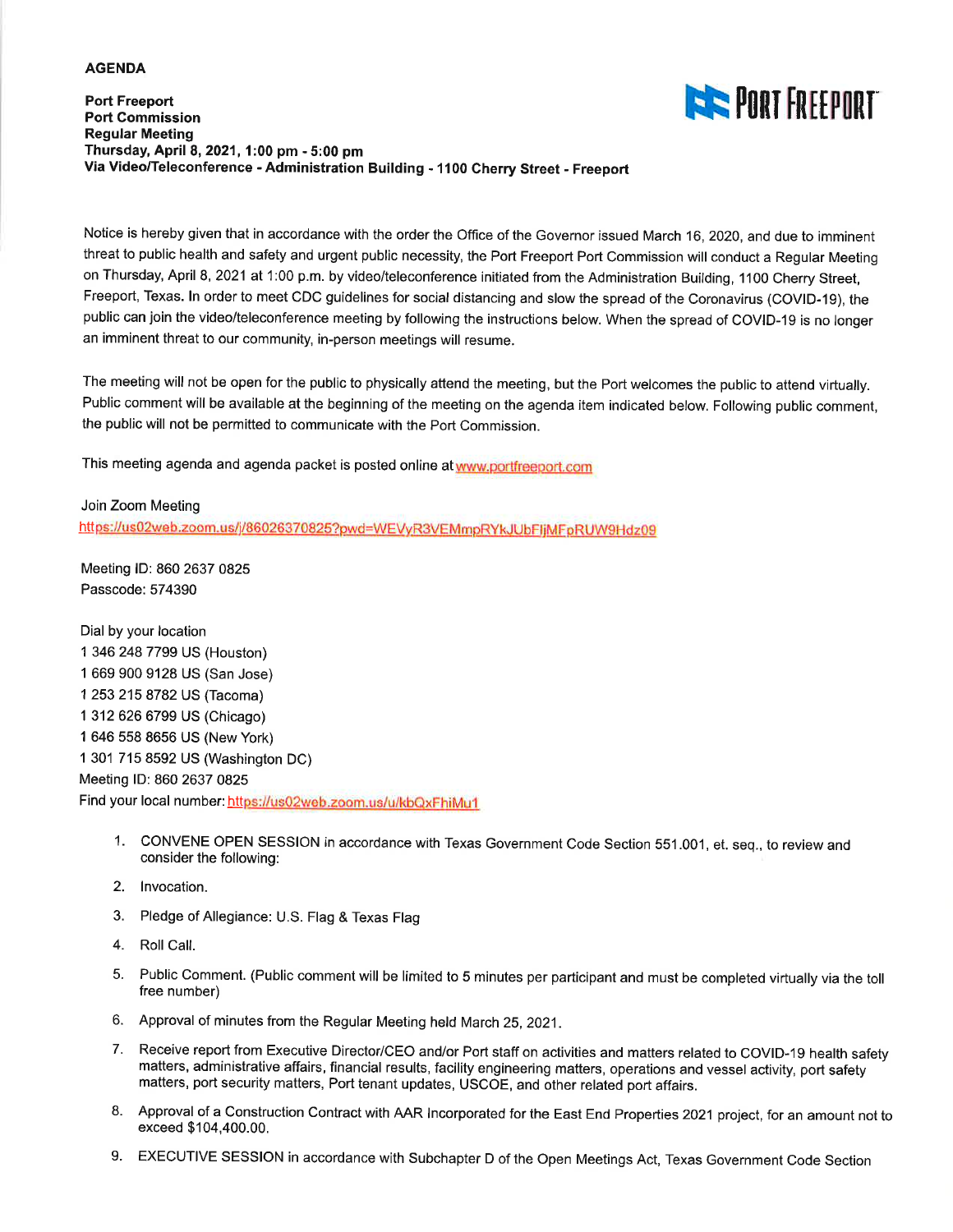551.001, et. seq., to review and consider the following:

- A. Under authority of Section 551.071 (Consultation with Attorney):
	- 1. Consultation with attorney to discuss potential litigation.
- B. Under authority of Section 551.072 (Deliberation of Real Property Matters) for discussion regarding:
	- $1<sub>1</sub>$ Discussion regarding the potential exchange, lease, or value of real property located in Freeport, Texas, including but not limited to the area known as the East End of Freeport and bordered by or adjacent to the following streets: FM 1495; East 2nd Street; Terminal Street and East 8th Street in Freeport, Texas.
	- $2.$ The potential purchase, exchange, lease or value of real property located at Port Freeport, including but not limited to the real property located at and contiguous to Berths 1, 2, 5 and 7.
	- The potential exchange, lease, or value of real property located at Port Freeport, including but not limited to 3. Parcels 14, 43 and Surfside Lots.
- 10. RECONVENE OPEN SESSION to review and consider the following:
- 11. Discuss and consider approval of release of Right of First Refusal for 204 South Avenue I.
- 12. Adjourn.

The Port Commission does not anticipate going into a closed session under Chapter 551 of the Texas Government Code at this meeting for any other items on the agenda, however, if necessary, the Port Commission may go into a closed session as permitted by law regarding any item on the agenda.

With this posted notice, Port Commissioners have been provided certain background information on the above listed agenda items. Copies of this information can be obtained by the public at the Port Administrative offices at 1100 Cherry Street, Freeport, TX.

Phyllis Saathoff, Executive Director/CEO **PORT FREEPORT** 

In compliance with the Americans with Disabilities Act, the District will provide for reasonable accommodations for persons attending its functions. Requests should be received at least 24 hours in advance.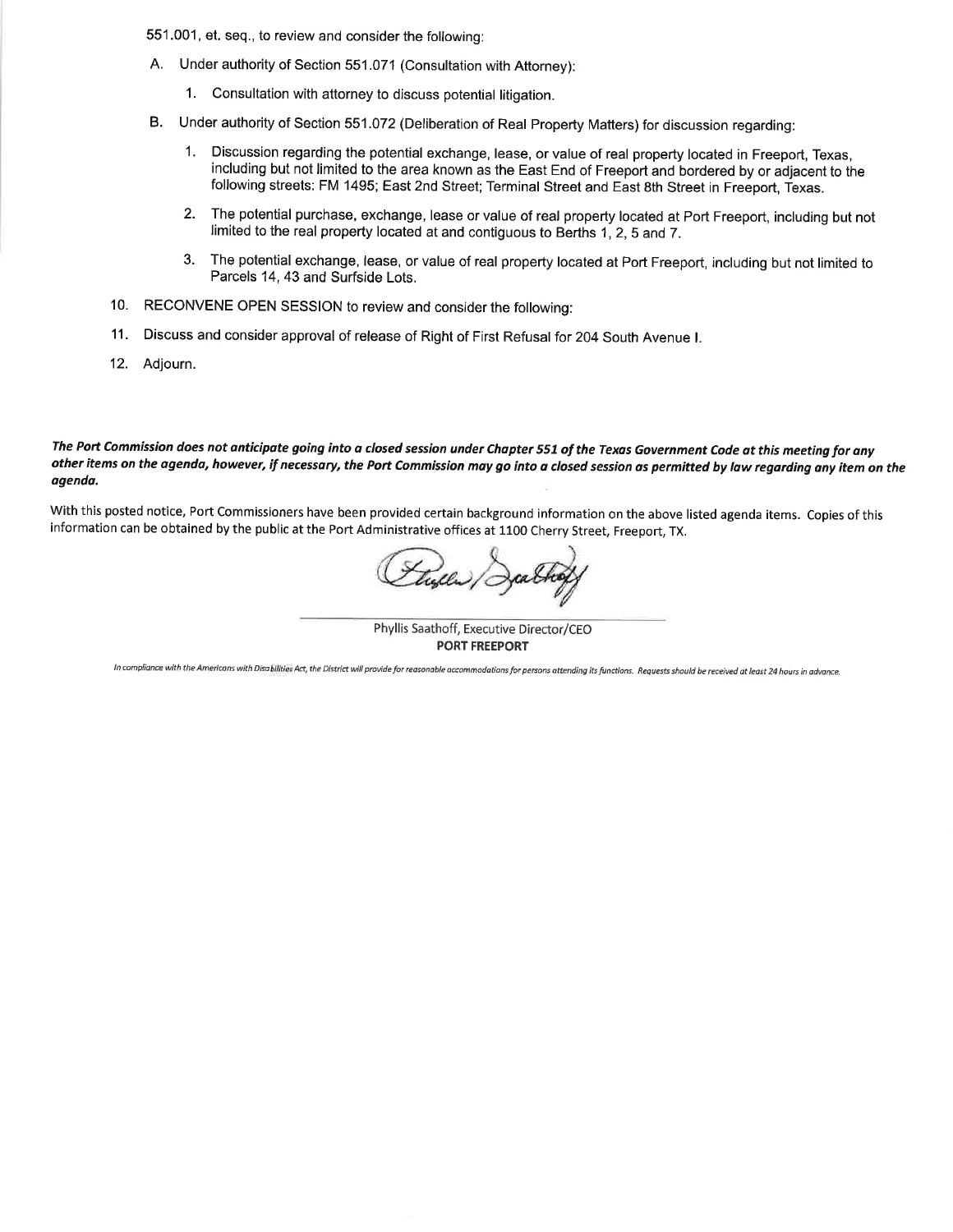## Minutes of Port Commission Regular Meeting March 25, 2021 Via Video/Teleconference

Notice is hereby given that in accordance with the order the Office of the Governor issued March 16, 2020, and due to imminent threat to public health and safety and urgent public necessity, the Port Freeport Port Commission will conduct a Regular Meeting on Thursday, March 25, 2021 at 1:00 p.m. by video/teleconference initiated from the Administration Building, 1100 Cherry Street, Freeport, Texas. In order to meet CDC guidelines for social distancing and slow the spread of the Coronavirus (COVID-19), the public can join the video/teleconference meeting by following the instructions below. When the spread of COVID-19 is no longer an imminent threat to our community, in-person meetings will resume.

The meeting will not be open for the public to physically attend the meeting, but the Port welcomes the public to attend virtually. Public comment will be available at the beginning of the meeting on the agenda item indicated below. Following public comment, the public will not be permitted to communicate with the Port Commission.

This meeting agenda and agenda packet is posted online at [www.portfreeport.com](http://www.portfreeport.com/)

### **Please join the meeting from a computer, tablet, or smartphone.**

<https://global.gotomeeting.com/join/615076301>

**You can also dial in using your phone.**

United States (Toll Free): [1 877](tel:+18668994679,,663154293) 309 2073

**Access Code:** 615-076-301

New to GoToMeeting? Get the app now and be ready when your first meeting starts: <https://global.gotomeeting.com/install/615076301>

#### **All participants will be muted until the meeting begins.**

**A link for GoToMeeting Instructions is available at<http://www.portfreeport.com/meeting-agenda>**

Commissioner's present:

Mr. Shane Pirtle, Chairman Mr. Paul Kresta, Vice Chairman Mr. Rudy Santos, Secretary Mr. John Hoss, Asst. Secretary Mr. Ravi Singhania, Commissioner Mr. Dan Croft, Commissioner

Staff Members Present:

Mr. Jason Cordoba, Legal Counsel Ms. Phyllis Saathoff, Executive Director/CEO Mr. Rob Lowe, Director of Administration/CFO Mr. Al Durel, Director of Operations Mr. Jason Hull, Director of Engineering Mr. Mike Wilson, Director of Economic Development & Freight Mobility Mr. Brandon Robertson, Network Systems Manager Ms. Missy Bevers, Executive Assistant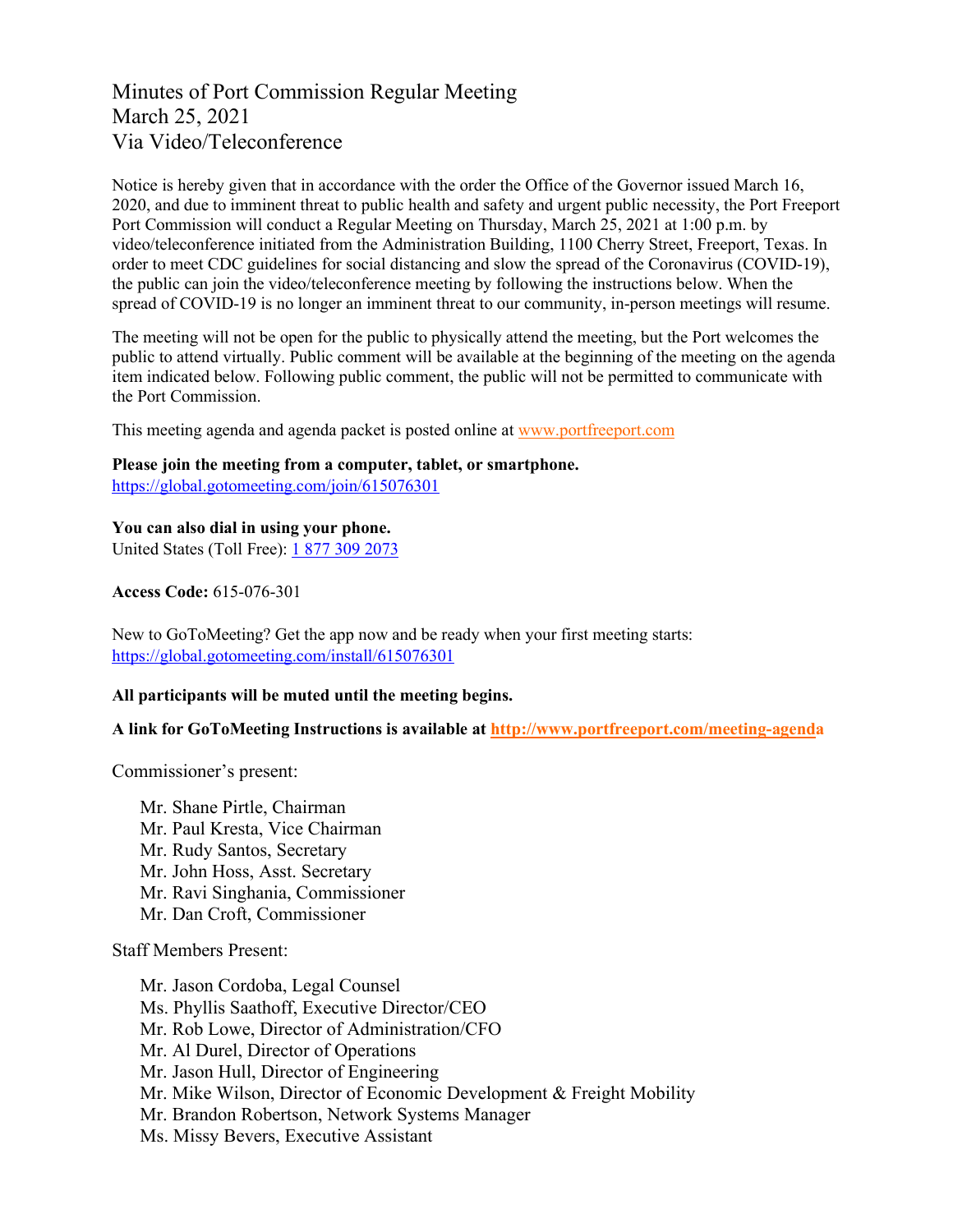Ms. Mary Campus, Controller Ms. Jessica Follett, Public Affairs Manager

#### Absent:

 Mr. Chris Hogan, Director of Protective Services Mr. Jason Miura, Director of Business & Economic Development

Also, present via teleconference:

Mr. Chris Sallese, Dannenbaum Engineering Mr. Bobby Fuller, Texas Port Ministry Ms. Colleen Kallestad, Freeport LNG Mr. Chad Janosky, Bay-Houston Towing Mr. Jonathon Thomas, Moffatt & Nichol Mr. Jeff Taylor, Freese & Nichol Mr. Jason Foltyn, HDR, Inc. Mr. Glen Crocker, RG Miller

Commissioner Pirtle stated the following information…

Today is March 25, 2021, and the time is 1:00 p.m. This is the regular meeting of the Port Commission. I am Shane Pirtle, Chairman. We are conducting this meeting by video/telephone conference pursuant to Governor Abbott's order suspending certain provisions of the Texas Open Meetings Act in order to minimize the impact of the coronavirus outbreak. This meeting is being recorded as required by the Texas Open Meetings Act.

With the posting of today's meeting a toll-free call-in number was indicated on the agenda, along with the agenda packet. Both may be found on the Port's website [www.portfreeport.com.](http://www.portfreeport.com/) Additionally, the public may join the meeting from a computer, tablet, or smartphone or by phone using the toll-free call-in number.

This meeting will not be open for the public to physically attend the meeting, but the Port welcomes the public to attend virtually. Public comment will be available at the beginning of the meeting as indicated on the agenda. Following public comment, the public will not be permitted to communicate with the Port Commission.

In the event any member of the public is having any technical difficulty during the meeting, please call (979) 233-2667, and someone will assist you.

Being considerate of all participants on this call today, we respectfully request everyone "mute" their phones unless you are speaking.

An Executive Session was noticed on the published agenda and will occur unless otherwise indicated during the meeting. During Executive Session, the public will not be permitted to hear the meeting, as is the case under the Texas Open Meetings Act.

- 1. CONVENE OPEN SESSION in accordance with Texas Government Code Section 551.001, et. seq., to review and consider the following:
- 2. Invocation Mr. Bobby Fuller, Texas Port Ministry
- 3. Pledge of Allegiance: U.S. Flag & Texas Flag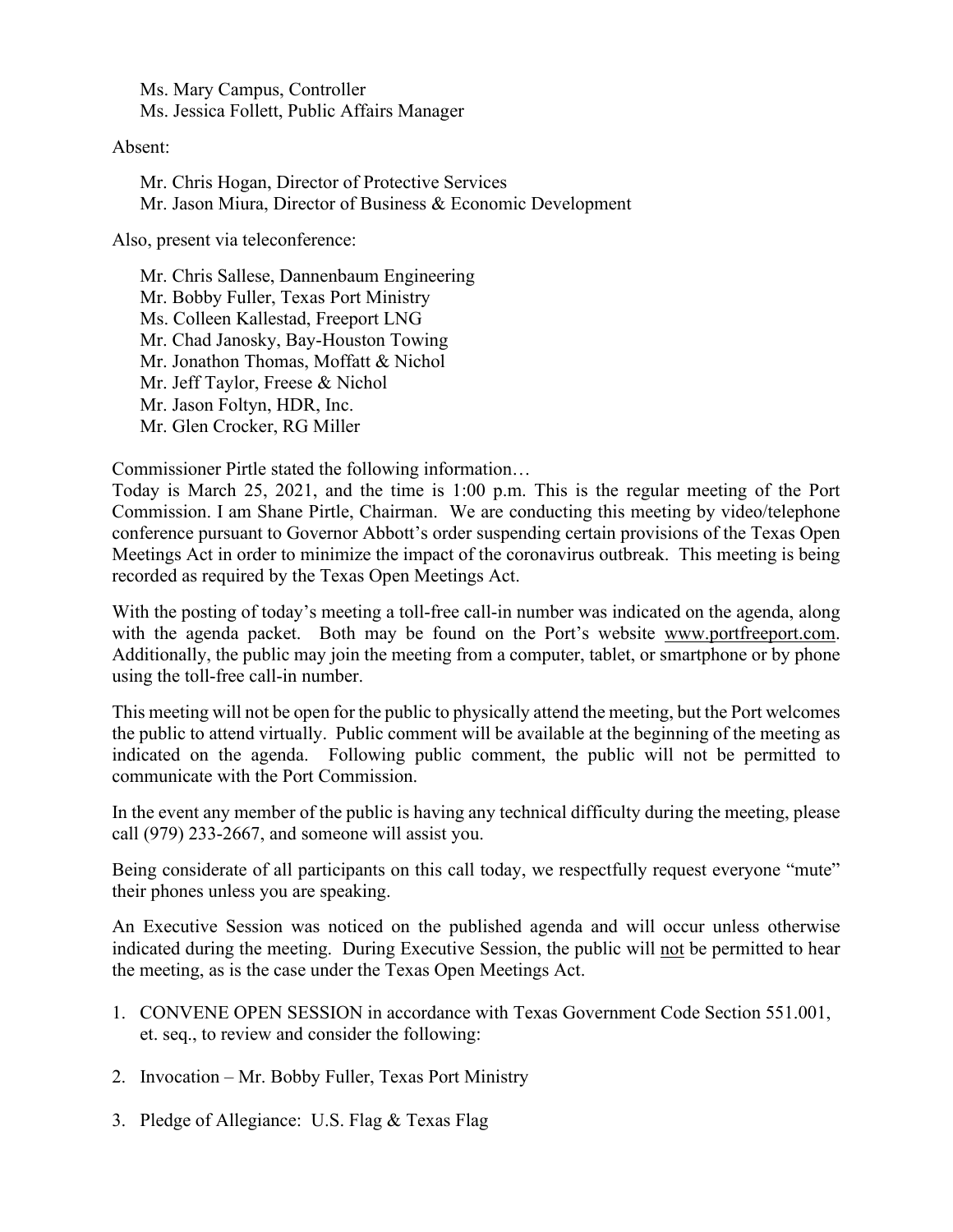- 4. Roll Call Commissioner Pirtle stated those present in the board room (at a safe distance) included himself, Commissioners Kresta, Commissioner Santos, Commissioner Singhania, Commissioner Croft, Phyllis Saathoff – CEO and Jason Cordoba – Legal Counsel. He also noted Commissioner Hoss would be joining the meeting later, virtually. Ms. Saathoff noted additional staff in the room.
- 5. Public Comment There were no public comments.
- 6. Receive update regarding the dredging at the mouth of the San Bernard River.

Mr. Chris Sallese with Dannenbaum Engineering gave an update on the dredging at the mouth of the San Bernard River stating that after four years of permit and environmental issues, work has finally begun on the San Bernard. Dannenbaum was awarded contract in January and immediately began design work. Additional survey information on channel alignments has just been completed. The Corps identified some off limit areas for dredging activity, so the channel had to be rerouted from what the Corps dredged in 2009. Dannenbaum is in process of putting design documents together, and a site visit is scheduled with the County next week to verify design. Plan is to have bid documents to the County in April so they can solicit bids and hopefully have a dredge in as soon as possible, but before the August/September peak hurricane season. The quantity of material to be removed is approximately 300,000 yards. Mr. Sallese also shared a graphic of the channel. Chairman Pirtle said he would join the County for the site visit if there was room for him.

7. Receive update regarding NOAA PORTS.

Ms. Colleen Kallestad with Freeport LNG gave an update on the NOAA PORTS system and outreach efforts to get the system set up for Port Freeport. Waiting to hear back from other Port users on how the system will be funded. Freeport LNG has indicated they will match funds with anyone willing to help set it up. The initial set-up cost is approximately \$330,000 with an annual maintenance cost of approximately \$40,000. The plan is to install a current meter on the Surfside bridge and on the #6 Buoy, and tie into the stations that NOAA already has set up in the Port. At this time, there has been no feedback from any other Port user. Ms. Kallestad stated it will take about 9 months to get the system set up once everyone agrees to do it and the contract is signed.

8. Approval of the following minutes from meetings held:

February 25, 2021 February 26, 2021 March 4, 2021

A motion was made by Commissioner Santos to approve the minutes as presented. The motion was seconded by Commissioner Croft with all Commissioners present voting in favor of the motion.

At this time, Commissioner Hoss joined the meeting virtually.

9. Receive reports from Executive Staff on activities and matters related to COVID-19 health safety matters, administrative affairs, financial results, facility engineering matters,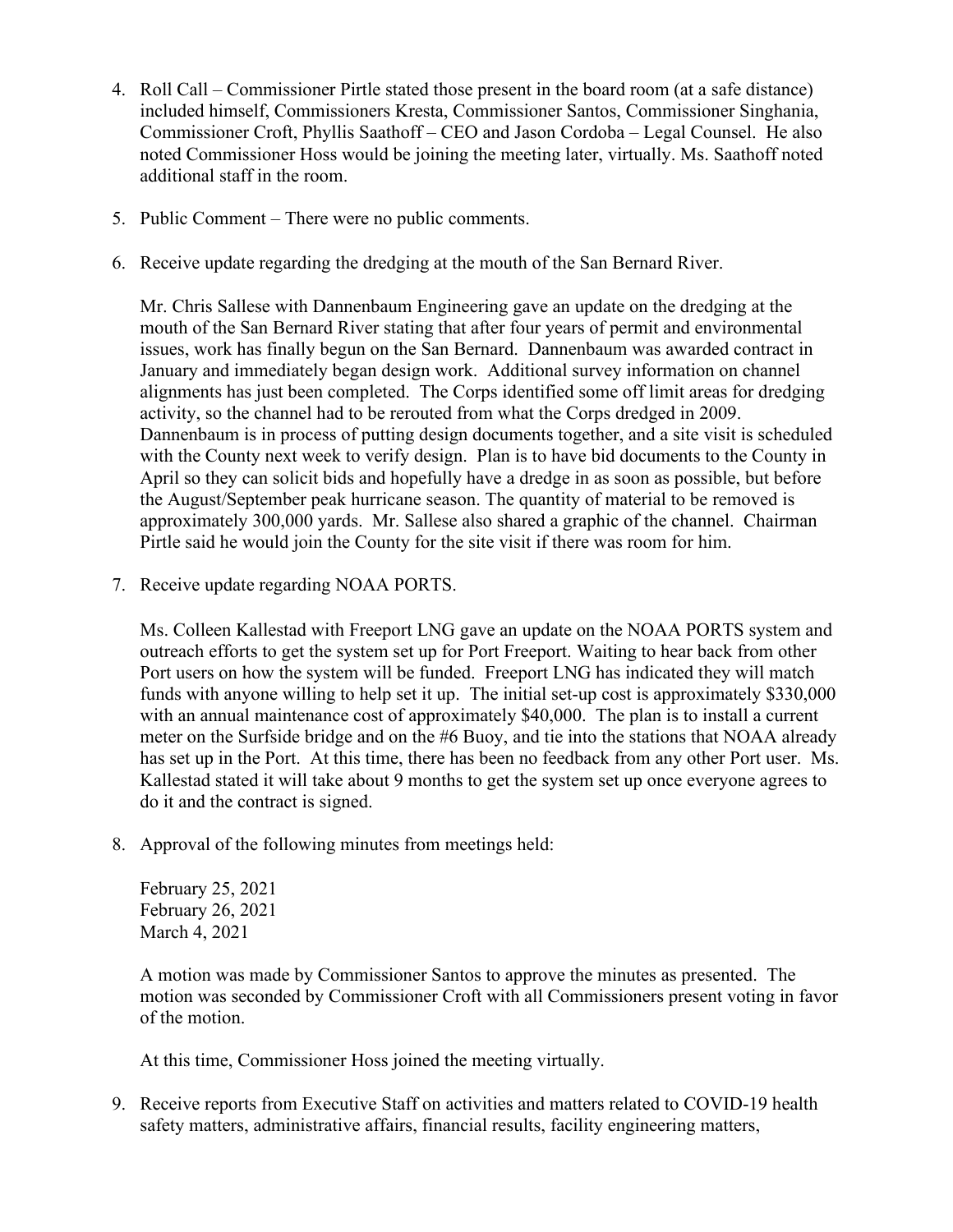operations and vessel activity, port safety matters, port security matters, Port tenant updates, USCOE, and other related port affairs.

A. Executive Director/CEO

In addition to her written report submitted to Commissioners, Ms. Saathoff reported the dredge Carolina will be in Port Freeport on or near April 1<sup>st</sup>. The Port will host a groundbreaking ceremony April 8<sup>th</sup>. State legislature is in full swing with staff and consultants monitoring activity. Ms. Follett gave an update on the TACFT stating the logo contest winners were announced and presented an award this week with first place going to West Brazos Junior High student Luis Garcia Arriaza, second place was Mia Spargo from Brazosport Christian School and third place was Macy Pretz from Our Lady Queen of Peace. The Port has received \$40,450 in sponsorships from port partners and the community which all goes back into the tournament for goodie bags and prizes for the kids. Ms. Follett also shared a picture of the winning drawing. Additionally, Ms. Follett stated the upcoming CAP meeting is scheduled for April 15 with Great Lakes Dredge & Docks to provide an update on the Freeport Harbor Channel Improvement Project dredging.

### B. Chief Financial Officer

Mr. Lowe gave a presentation regarding the financial results for the month of February.

C. Director of Engineering

In addition to his written report, Mr. Hull explained the route for the dredge pipeline from the channel to Placement Area #1. He also shared current pictures of the progress at the Berth 8 and levee stabilization wall projects.

### D. Director of Operations

Mr. Durel reported on statistics for the month of February stating that even with the challenges and delays the winter storm caused, it was a good month with the Port handling 9 LNG vessels, 9 Ro/Ro vessels, 2 Tenaris, a limestone vessel, 10 container vessels and 17 railcars. YTD the Port has handled 73 LNG vessels, 60 Ro/Ro, 2 limestone and 8 Tenaris. YTD total vessels is 207. Mr. Durel also reported that Mr. Hogan continues with conference calls and meetings related to COVID as well as monitoring vaccine availability. Mr. Quilty continues to meet with stevedores and tenants to monitor their operations and make improvements. Mr. Durel also reported the new skid mounted fire protection system was recently utilized and worked very well with a recent incident.

E. Director of Business & Economic Development

In Mr. Miura's absence, Mr. Wilson gave a brief presentation highlighting topics from the monthly Greater Houston Partnership (GHP) Economic Update presented by Patrick Jankowski, Senior Vice President of Research for GHP.

- 10. Receive report from Commissioners on matters related to:
	- A. Meetings and conferences attended, Port presentations and other related Port Commission matters.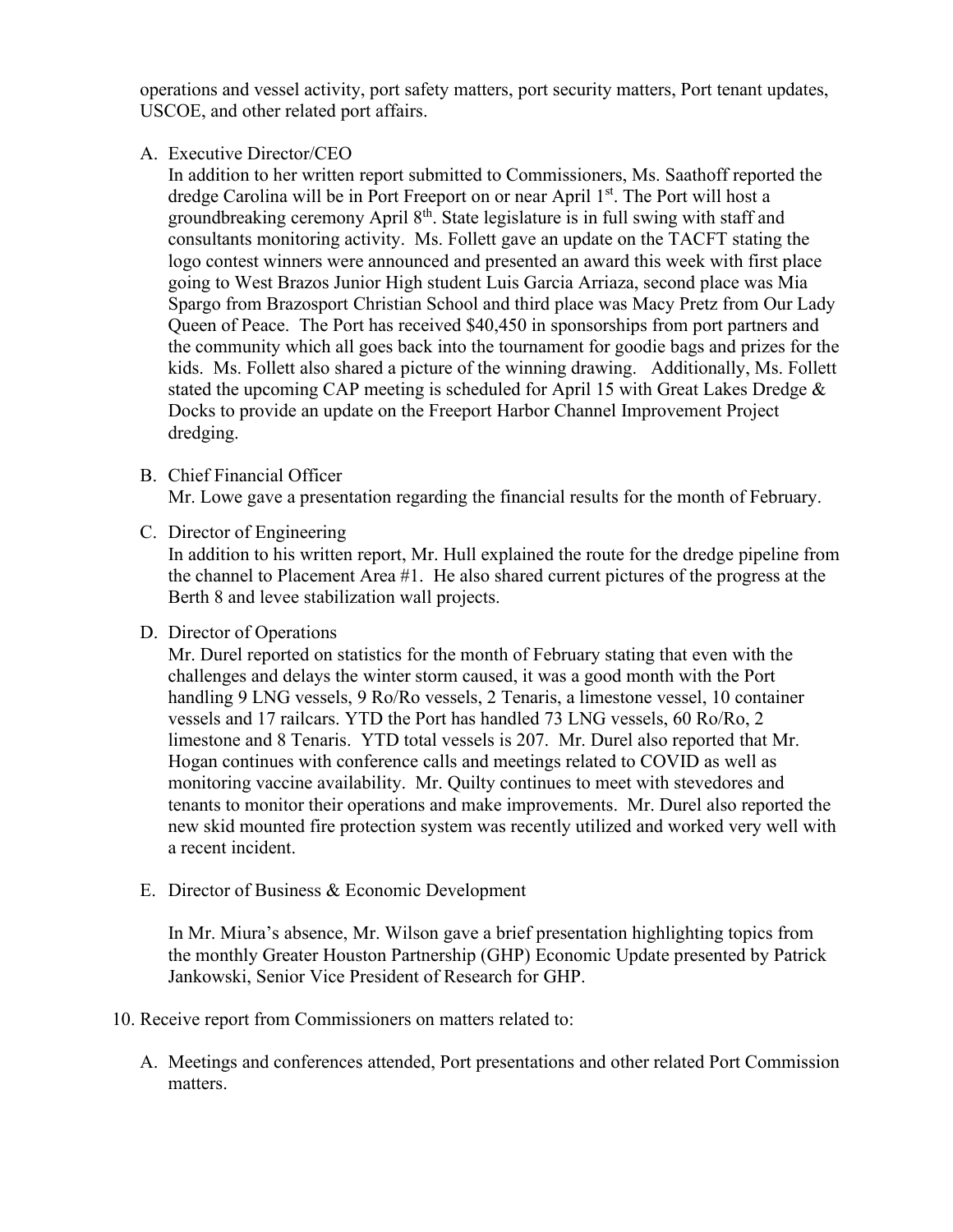Commissioner Croft reported attending the Texas Port Ministry (TPM) and Angleton Membership Luncheon.

Commissioner Singhania reported participating in the weekly Roundtable meeting, TPM Banquet and the AAPA Spring Conference which was held virtually. Commission Singhania also noted that Mark Mallett will be giving a presentation at the next Rotary meeting March 30.

Commissioner Hoss reported attending the BCCA meeting, TPM Banquet, Port of the Future Conference which was held virtually and weekly Roundtable.

Commissioner Pirtle reported attending several meetings including 36A, Corps, NOAA Ports, Bastrop Bayou and Velasco Drainage District. He also attended the TPM Banquet.

Commissioner Kresta reported attending the TPM Banquet and also volunteered at the SPCA event held March 20.

11. Approval of financial reports presented for the period ending February 28, 2021.

A motion was made by Commissioner Singhania to approve financials as presented. The motion was seconded by Commissioner Hoss with all Commissioners present voting in favor of the motion.

12. Approval of Change Order No. 2 to the Professional Services Agreement with Moffat & Nichol for modification to design and provide inspection services on a RO/RO ramp for the Velasco Terminal Berth 8 & 9 project, for an increase of \$392,100.00.

Mr. Hull stated this modification is for the design and preparation of sealed drawings for McCarthy to price the construction of a Ro/Ro ramp to the north of Berth 8 within the footprint of future Berth 9. The design will be done in such a way that the wharf piling will be used for the future Berth 9 project. Mr. Hull also shared a drawing of the ramp. After additional discussion, staff recommended approval of this modification in the amount of \$392,100.00.

A motion was made by Commissioner Santos to approve the change order. The motion was seconded by Commissioner Hoss with all Commissioners present voting in favor of the motion.

13. Approval of Change Order No. 2 to the Professional Services Agreement with HDR, Inc. to add sediment sampling and testing for the FHCIP Reach 2 Design & Permitting project, for an increase of \$160,000.00.

Mr. Hull stated that this change order is to conduct sampling and testing for six samples in Reach 2 that is necessary to get approval to place of material offshore. Mr. Hull also noted this is eligible for work-in-kind credit should the material be approved. Staff recommends an increase in the contract of \$160,000.00 to perform the testing.

A motion was made by Commissioner Kresta to approve the change order. The motion was seconded by Commissioner with all Commissioners present voting in favor of the motion.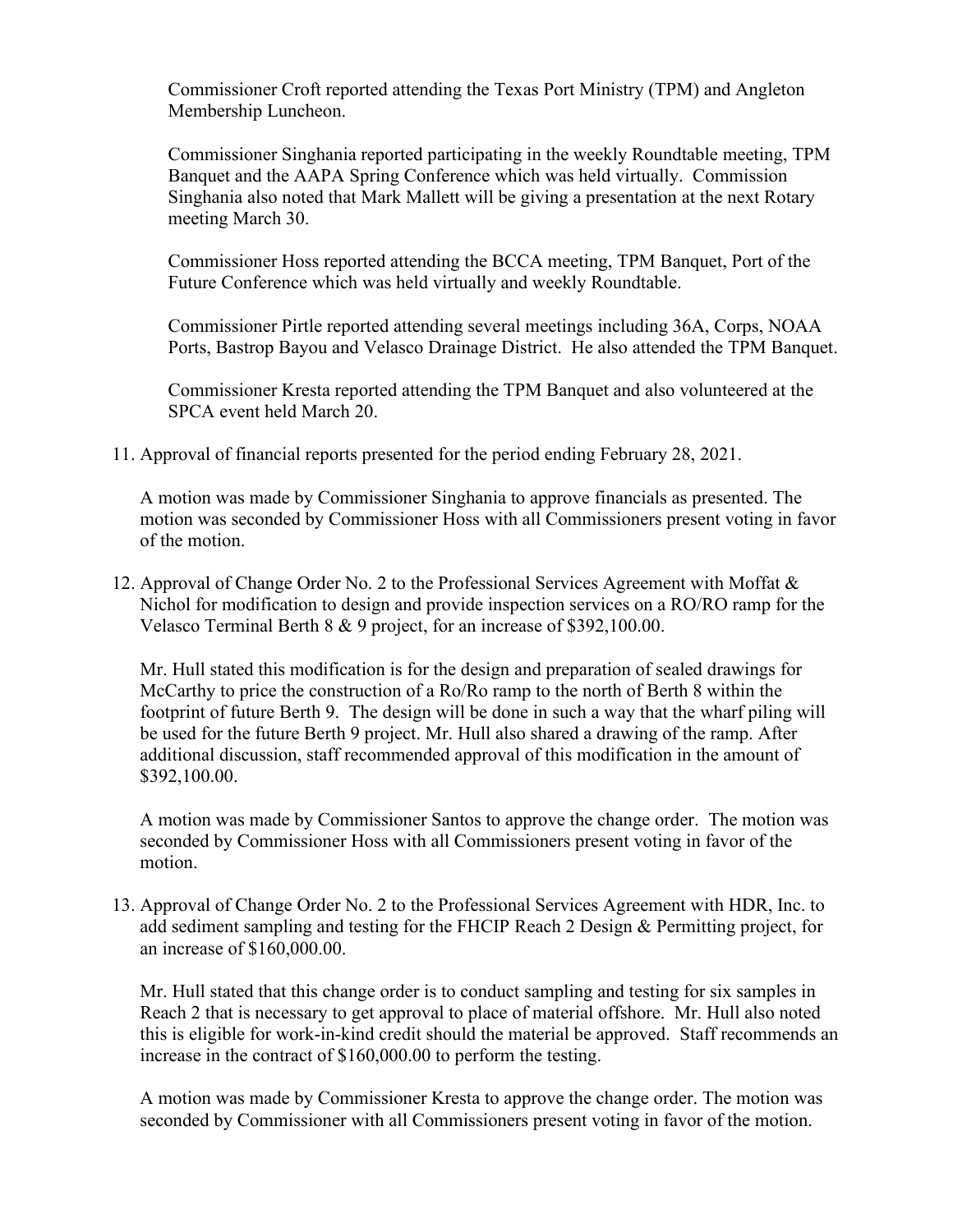- 14. EXECUTIVE SESSION in accordance with Subchapter D of the Open Meetings Act, Texas Government Code Section 551.001, et. seq., to review and consider the following:
	- A. Under authority of Section 551.071 (Consultation with Attorney) for discussion regarding:
		- 1. Consultation with attorney to discuss potential litigation.
	- B. Under authority of Section 551.072 (Deliberation Concerning Real Property Matters) for discussion regarding:
		- 1. Discussion regarding the potential exchange, lease, or value of real property located in Freeport, Texas, including but not limited to the are known as the East End of Freeport and bordered by or adjacent to the following streets: FM1495; East 2<sup>nd</sup> Street; Terminal Street and East 8<sup>th</sup> Street in Freeport, Texas.
		- 2. The potential purchase, exchange, lease, or value of real property located at Port Freeport, including but not limited to the real property located at and contiguous to Berths 1, 2, 5 and 7.
		- 3. The potential exchange, lease, or value of real property located at Port Freeport, including but not limited to Parcel 14 and Surfside Lots.
	- 15. RECONVENE OPEN SESSION to review and consider the following:
	- 16. Discuss and consider Second Amendment to the Marine Terminal Service Agreement between CMA CGM and Port Freeport.

Ms. Saathoff stated that this second amendment extends the current term of the agreement through September 30 of this year.

A motion was made by Commissioner Croft to approve the amendment as recommended. The motion was seconded by Commissioner Singhania with all Commissioners present voting in favor of the motion.

17. Adjourn.

 $\overline{a}$ 

With no further business before the Commission, the meeting adjourned at 4:44 PM.

Shane Pirtle, Chairman Paul Kresta, Vice Chairman

 $\overline{a}$ 

Rudy Santos, Secretary John Hoss, Asst. Secretary

Ravi K. Singhania, Commissioner Dan Croft, Commissioner

 $\overline{a}$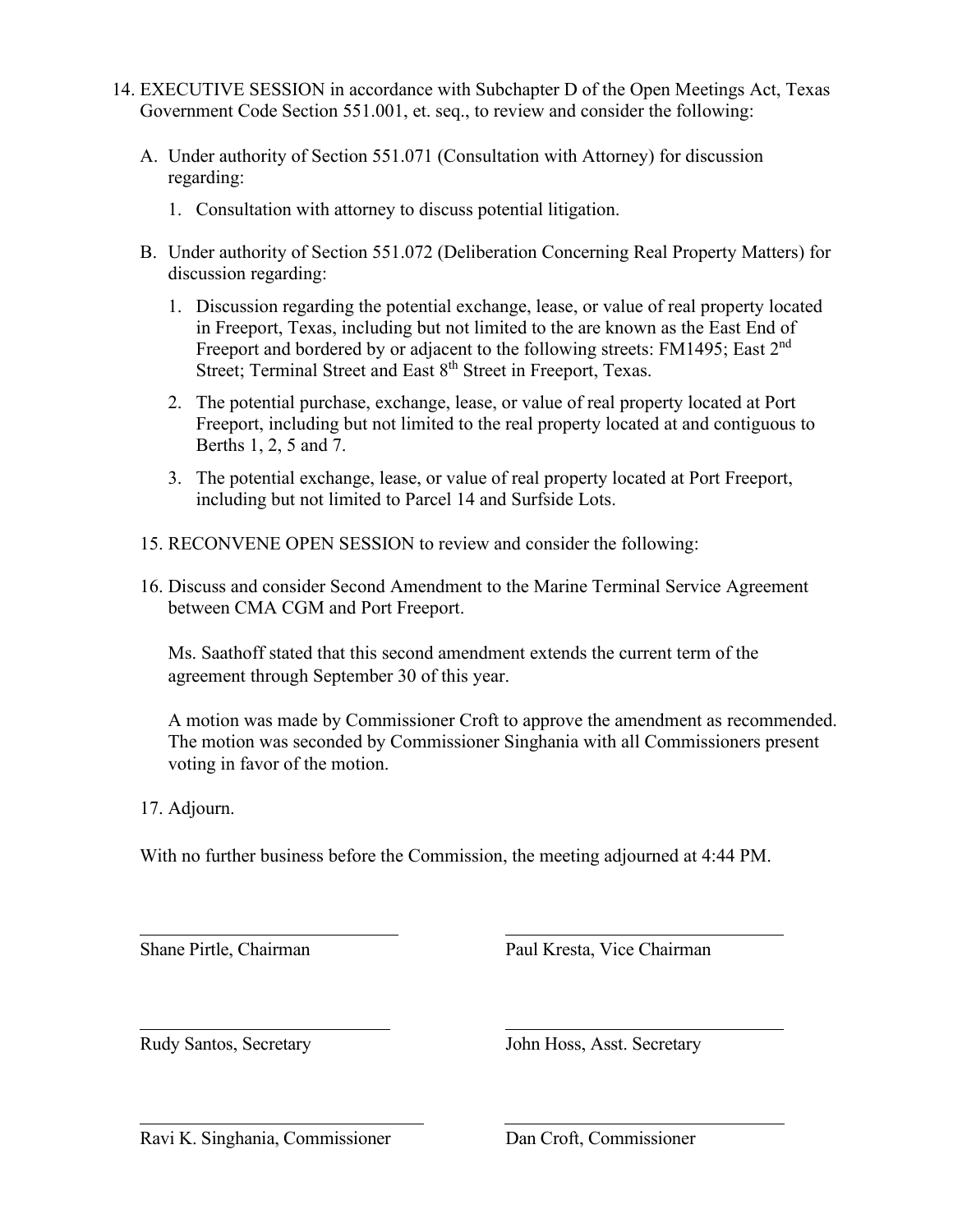

1100 CHERRY ST. • FREEPORT, TX 77541 (979) 233-2667 · 1 (800) 362-5743 · FAX: (979) 373-0023 WWW.PORTFREEPORT.COM

## MEMORANDUM

Commissioners TO: Directors Legal Counsel

Jason Hull, P.E. **FROM:** Director of Engineering

DATE: April 1, 2021

**East End Properties 2021 SUBJECT:** 

Proposals were received and opened for the East End Properties on April 1, 2021, at 2:00 P.M.

Three contractors submitted proposals as shown in the attached proposal tabulation sheet. The contractor that submitted the lowest proposal in addition to meeting all requirements of the specifications was AAR Incorporated.

AAR Incorporated is a reputable contractor based in Houston, Texas.

I recommend the Port move forward with this important project and award the contract to AAR Incorporated for an amount not to exceed \$104,400.00.

attachment